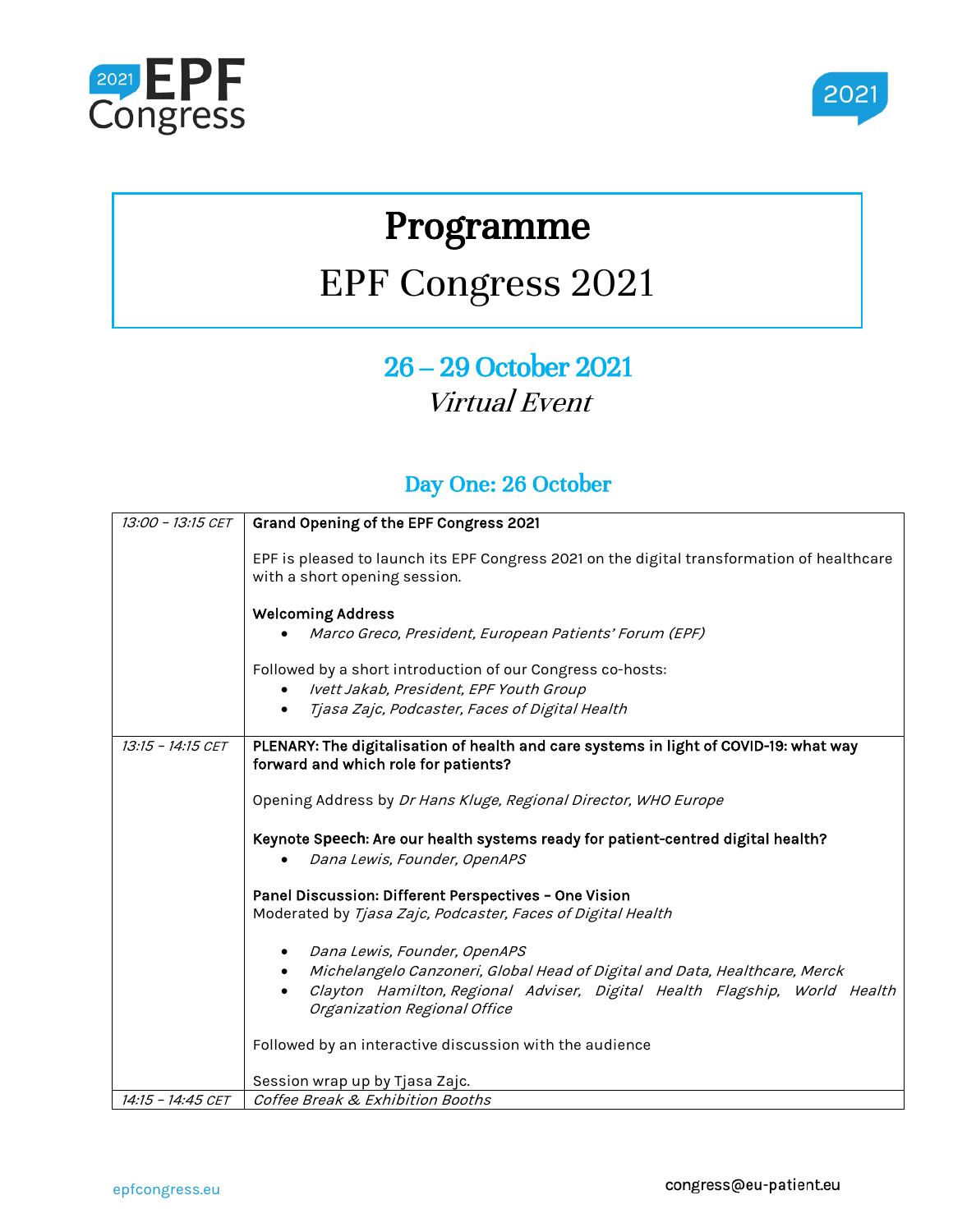| $14:45 - 15:45$ CET | Special Session: Patients' health data sharing: perspectives, risks and key concepts                                                                                                                                                                                                                                                                                                                                                                                                                                                                                                 |
|---------------------|--------------------------------------------------------------------------------------------------------------------------------------------------------------------------------------------------------------------------------------------------------------------------------------------------------------------------------------------------------------------------------------------------------------------------------------------------------------------------------------------------------------------------------------------------------------------------------------|
|                     | This session will explore the best ways to keep data donors adequately informed of the<br>risks and benefits before and after they share their data. It will also highlight the<br>importance of finding the right balance between striving for excellent data protection and<br>enabling the benefits from data to be realised. Lastly, it will also review the current state<br>of data protection, and will focus on the implementation challenges (e.g. GDPR), the<br>potential impact on patients' lives, and how to improve it at both the policy and<br>implementation level. |
|                     | Panel Discussion: Trust, Transparency and the Current State of Data Protection<br>Moderated by Dipak Kalra, President, The European Institute for Innovation through Health<br>Data (i~HD)                                                                                                                                                                                                                                                                                                                                                                                           |
|                     | Petra Wilson, Managing Director, HealthConnect Partners                                                                                                                                                                                                                                                                                                                                                                                                                                                                                                                              |
|                     | Kees van Bochove, Founder, The Hyve<br>Patrik Puljić, Young people's representative, European Multiple Sclerosis Platform<br>(EMSP)                                                                                                                                                                                                                                                                                                                                                                                                                                                  |
|                     | Followed by an interactive discussion with the audience                                                                                                                                                                                                                                                                                                                                                                                                                                                                                                                              |
|                     | Session wrap up by Dipak Kalra.                                                                                                                                                                                                                                                                                                                                                                                                                                                                                                                                                      |
| 15:45 - 16:00 CET   | Coffee Break & Exhibition Booths                                                                                                                                                                                                                                                                                                                                                                                                                                                                                                                                                     |
| 16:00 - 17:00 CET   | Special Session: Our Health in our Hands: the role of mobile health (and digital<br>therapeutics) to improve patients' control of their healthcare                                                                                                                                                                                                                                                                                                                                                                                                                                   |
|                     | mHealth apps are playing an increasingly role in the digital health panorama but how can<br>we ensure that patients access to the right applications and know more about benefits<br>and risks? This session will help participants understand the role of mHealth as a tool to<br>empower and involve patients and provide some recommendations for policy making.                                                                                                                                                                                                                  |
|                     | Panel Discussion: Empowering patients through mHealth<br>Moderated by Lyudmil Ninov, Senior Programme Officer, EPF                                                                                                                                                                                                                                                                                                                                                                                                                                                                   |
|                     | Petra Hoogendoorn, Strategic digital transformation of health and care<br>entrepreneur, Leiden University Medical Center<br>Angel Martin, Senior Director Digital Health & Taxation Advocacy EMEA, Johnson                                                                                                                                                                                                                                                                                                                                                                           |
|                     | & Johnson                                                                                                                                                                                                                                                                                                                                                                                                                                                                                                                                                                            |
|                     | Antanas Montvila, Vice President, European Junior Doctors Association                                                                                                                                                                                                                                                                                                                                                                                                                                                                                                                |
|                     | Followed by an interactive discussion with the audience                                                                                                                                                                                                                                                                                                                                                                                                                                                                                                                              |
|                     | Session wrap up by Lyudmil Ninov                                                                                                                                                                                                                                                                                                                                                                                                                                                                                                                                                     |
| 17:00 - 17:30 CET   | Projects/Initiatives Video Presentations                                                                                                                                                                                                                                                                                                                                                                                                                                                                                                                                             |
|                     | Flash presentations by our projects and sponsors (initiatives) Videos will also be available<br>on the virtual exhibition booths.                                                                                                                                                                                                                                                                                                                                                                                                                                                    |
| 17:30 - 17:45 CET   | Day One - Closing Discussion                                                                                                                                                                                                                                                                                                                                                                                                                                                                                                                                                         |
|                     | Discuss and recap in the key outcomes of the day with a Congress guest.                                                                                                                                                                                                                                                                                                                                                                                                                                                                                                              |
| 17:45 - 18:15 CET   | <b>Virtual Concert</b>                                                                                                                                                                                                                                                                                                                                                                                                                                                                                                                                                               |
|                     | Italian band Malazur will play a live set of Gypsy Jazz to end the first day and offer a<br>smooth and relaxing start to the evening.                                                                                                                                                                                                                                                                                                                                                                                                                                                |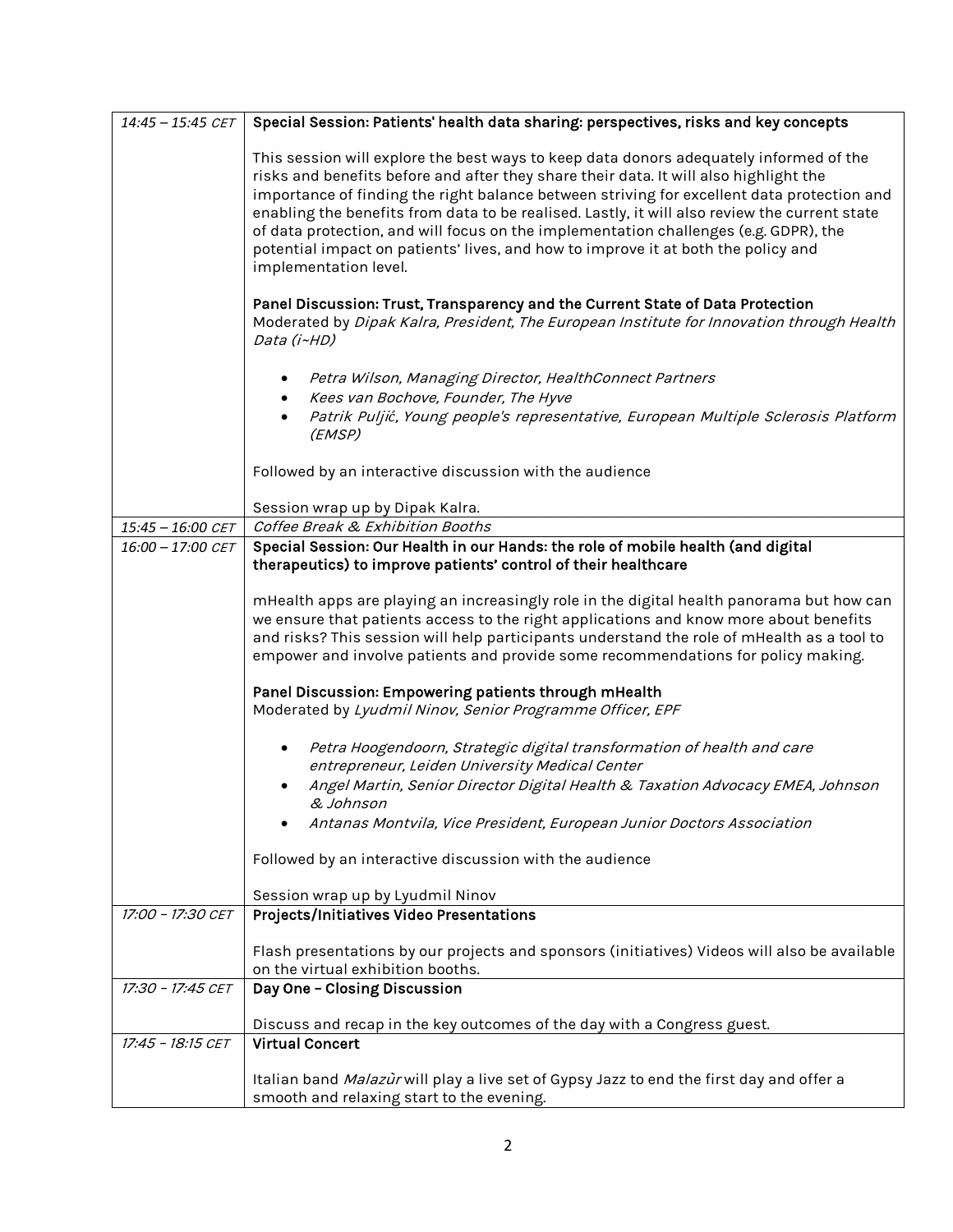



### Day Two: 27 October

| 10:00 - 10:15 CET | Day Two: Opening Address                                                                                                                                                                                                                                                                                                                                                                                                                                                                                                                                                                                                                                                                                                                                  |
|-------------------|-----------------------------------------------------------------------------------------------------------------------------------------------------------------------------------------------------------------------------------------------------------------------------------------------------------------------------------------------------------------------------------------------------------------------------------------------------------------------------------------------------------------------------------------------------------------------------------------------------------------------------------------------------------------------------------------------------------------------------------------------------------|
|                   |                                                                                                                                                                                                                                                                                                                                                                                                                                                                                                                                                                                                                                                                                                                                                           |
|                   | Opening address by our Congress co-hosts:                                                                                                                                                                                                                                                                                                                                                                                                                                                                                                                                                                                                                                                                                                                 |
|                   | Ivett Jakab, President, EPF Youth Group                                                                                                                                                                                                                                                                                                                                                                                                                                                                                                                                                                                                                                                                                                                   |
|                   | Tjasa Zajc, Podcaster, Faces of Digital Health                                                                                                                                                                                                                                                                                                                                                                                                                                                                                                                                                                                                                                                                                                            |
| 10:15 - 11:15 CET | Special Session: Patients and healthcare professionals: a partnership for and through<br>digital health                                                                                                                                                                                                                                                                                                                                                                                                                                                                                                                                                                                                                                                   |
|                   | Digital Health has transformed healthcare provision in ways that were unthinkable just<br>twenty years ago. From telemedicine to self-management, using apps and monitoring<br>health data, developments have taken a massive leap - but what does this mean for<br>patients? While the possibilities are vast, patients must understand the tools they have<br>available and the benefits and risks that come with them. This session will give an<br>overview of recent developments in digital health and, the benefits for patients, and will<br>explore what that means for the interaction between healthcare providers and patients. It<br>will conclude with recommendations for the use of digital health with a patient<br>perspective in mind. |
|                   | Panel Discussion: Guiding Patients through the digital River Styx<br>Moderated by Prof. Nick Guldemond, Senior Researcher, Leiden University Medical Center                                                                                                                                                                                                                                                                                                                                                                                                                                                                                                                                                                                               |
|                   | Danielle Drachmann, Executive Director, Ketotic Hypoglycemia International<br>Annabel Seebohm, Secretary General, General Committee of European Doctors<br>(CPME)<br>Chloe Leebos, Vice Chair, European Affairs, EPSA                                                                                                                                                                                                                                                                                                                                                                                                                                                                                                                                     |
|                   | Followed by an interactive discussion with the audience                                                                                                                                                                                                                                                                                                                                                                                                                                                                                                                                                                                                                                                                                                   |
|                   | Session wrap up by Prof Nick Guldemond                                                                                                                                                                                                                                                                                                                                                                                                                                                                                                                                                                                                                                                                                                                    |
| 11:15 - 11:45 CET | Coffee Break & Exhibition Booths                                                                                                                                                                                                                                                                                                                                                                                                                                                                                                                                                                                                                                                                                                                          |
| 11:45 - 12:45 CET | Special Session: Accessing digital health: from reimbursement to the digital divide                                                                                                                                                                                                                                                                                                                                                                                                                                                                                                                                                                                                                                                                       |
|                   | While digital health can offer new opportunities to patients, access to digital health is still<br>fragmented and affected by different factors, from prices to usability to even basic digital<br>barriers such as literacy or lack of infrastructure. This session will explore the factors that<br>contribute to creating or exacerbating the access gap, including skills to assess digital<br>health technologies, reimbursement methodologies and provide examples of good<br>practices to address these issues.                                                                                                                                                                                                                                    |
|                   | <b>Keynote Speech</b><br>Corinna Hartrampf, Senior Policy Officer, International Association of Mutual<br><b>Benefit Societies (AIM)</b>                                                                                                                                                                                                                                                                                                                                                                                                                                                                                                                                                                                                                  |
|                   | Panel Discussion: Bridging the Digital Gap<br>Moderated by Neil Bertelsen, Past Chair, HTAi Patient and Citizen Involvement Interest<br>Group                                                                                                                                                                                                                                                                                                                                                                                                                                                                                                                                                                                                             |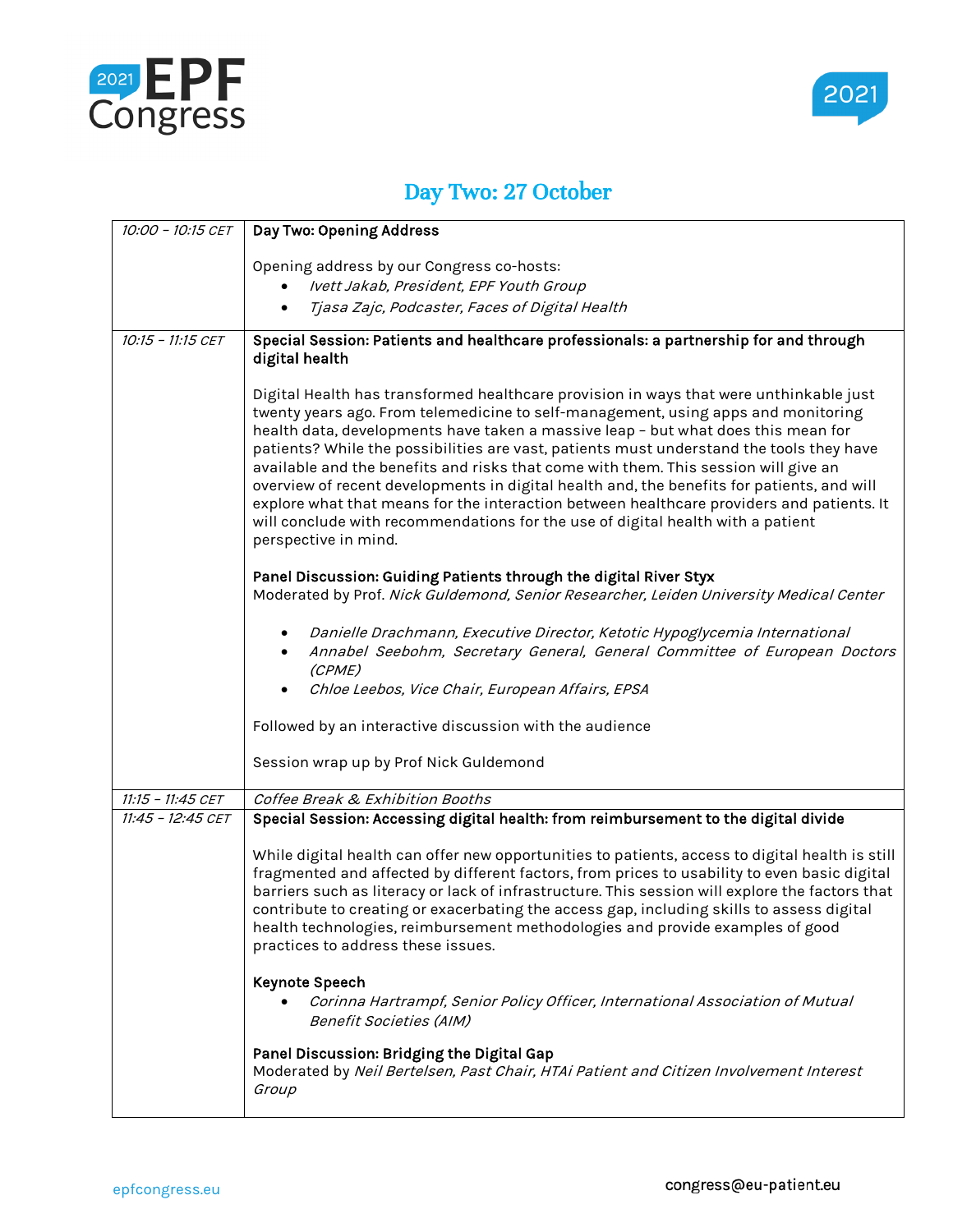|                   | Bleddyn Rees, Chair, The Digital Health Society<br>$\bullet$                                                                   |
|-------------------|--------------------------------------------------------------------------------------------------------------------------------|
|                   | Paola Kruger, Patient Advocate, EUPATI                                                                                         |
|                   | Ana Toledo-Chávarri, Coordinator for the Patient Involvement Strategy, Spanish                                                 |
|                   | Network of Agencies for Assessing National Health System Technologies and                                                      |
|                   | Performance (RedETS)                                                                                                           |
|                   | Corinna Hartrampf, Senior Policy Officer, International Association of Mutual                                                  |
|                   | Benefit Societies (AIM)                                                                                                        |
|                   |                                                                                                                                |
|                   | Followed by an interactive discussion with the audience                                                                        |
|                   |                                                                                                                                |
|                   | Session wrap up by Neil Bertelsen                                                                                              |
|                   |                                                                                                                                |
| 12:45 - 13:00 CET | Coffee Break & Exhibition Booths                                                                                               |
| 13:00 - 14:00 CET | PLENARY - Discussing Health Data between access, control and ownership                                                         |
|                   | thebmj                                                                                                                         |
|                   | Co-led with the BMJ                                                                                                            |
|                   |                                                                                                                                |
|                   | Patients' Access, control and ownership of health data remains key topics to address to                                        |
|                   | harness health data for better patients' care. This plenary session will focus on discussing                                   |
|                   | these three topics in terms of pros, cons, challenges and impact on patients' lives.                                           |
|                   |                                                                                                                                |
|                   | Keynote Speech on EU/global progress towards providing patients with access to,<br>ownership of and control of their full EHRs |
|                   | Maria Hägglund, senior lecturer in Implementation Science at Uppsala MedTech                                                   |
|                   | Science & Innovation, and Keane OpenNotes Scholar and lecturer on Medicine at                                                  |
|                   | Harvard Medical School.                                                                                                        |
|                   |                                                                                                                                |
|                   | Panel Discussion: Command and Control of Health Data                                                                           |
|                   | Moderated by Henry Scowcroft, Patient Editor, BMJ                                                                              |
|                   |                                                                                                                                |
|                   | Maria Hägglund, senior lecturer in Implementation Science at Uppsala MedTech                                                   |
|                   | Science & Innovation, and Keane OpenNotes Scholar and lecturer on Medicine at                                                  |
|                   | Harvard Medical School.                                                                                                        |
|                   | Tessa Richards, Senior Editor, Patient partnerships, BMJ                                                                       |
|                   | Angela Coulter, Freelance researcher and member of BMJ patient advisory panel                                                  |
|                   | Emma Doble, Patient Editor, BMJ                                                                                                |
|                   |                                                                                                                                |
|                   | Followed by an interactive discussion with the audience                                                                        |
|                   |                                                                                                                                |
|                   | Session wrap up by Henry Scowcroft                                                                                             |
|                   |                                                                                                                                |
| 14:00 - 14:30 CET | Projects/Initiatives Video Presentations                                                                                       |
|                   |                                                                                                                                |
|                   | Flash presentations by our projects and sponsors (initiatives) Videos will also be available                                   |
|                   | on the virtual exhibition booths.                                                                                              |
| 14:30 - 14:45 CET | Day Two - Closing Discussion                                                                                                   |
|                   |                                                                                                                                |
|                   | Discuss and recap in the key outcomes of the day with a Congress guest.                                                        |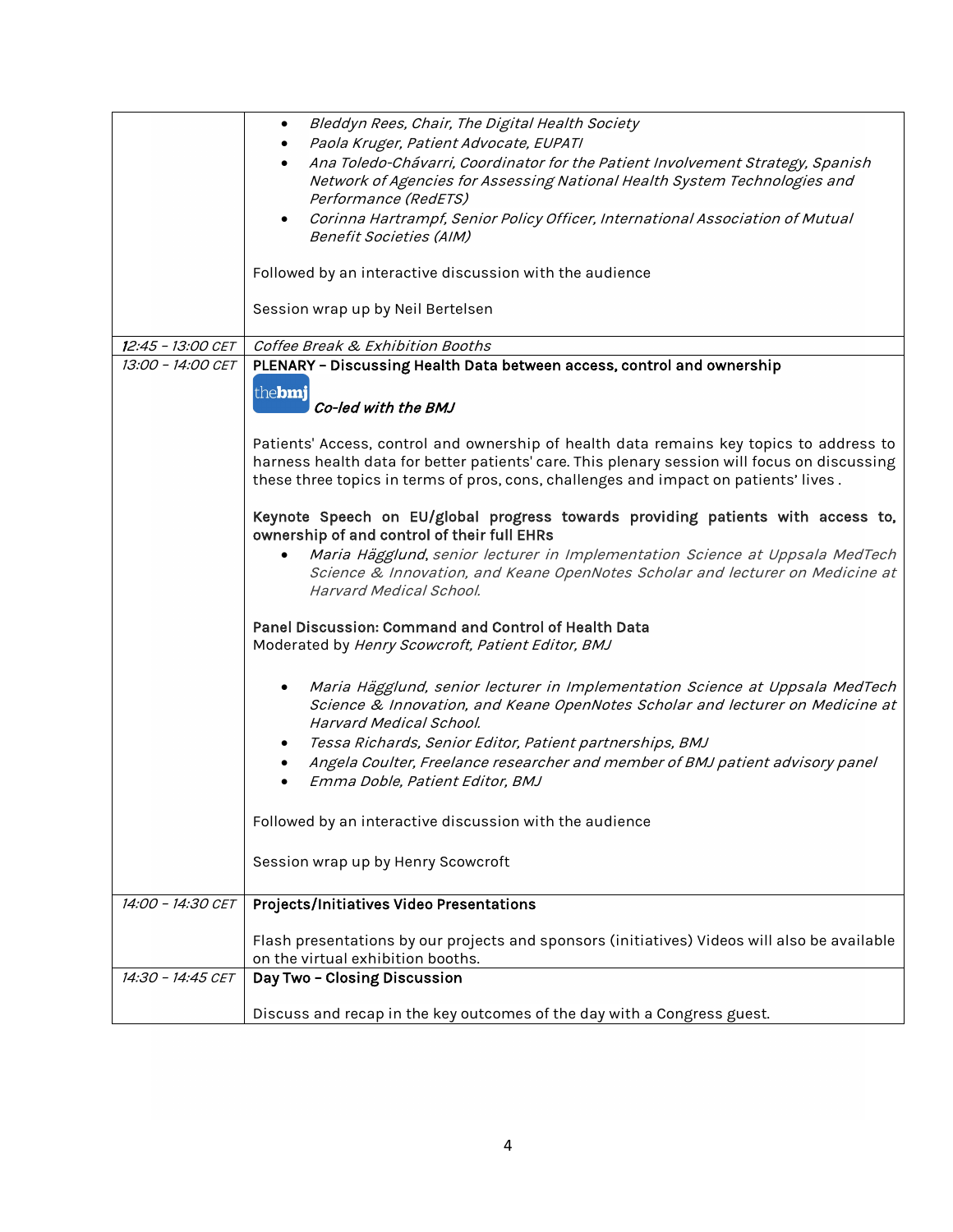



| 15:00 - 16:30<br><b>CET</b> | Virtual Hangout with the EPF Youth Group on Zoom                                                                                                                        |
|-----------------------------|-------------------------------------------------------------------------------------------------------------------------------------------------------------------------|
|                             | Congress participants are invited to join the EPF Youth Group for a separate networking<br>session on Zoom to unwind, have fun and discuss some of the Congress themes. |
|                             | Register here:<br>https://us06web.zoom.us/meeting/register/tZEuf-CprT8tHNNg_TczR3zehmh1f0TsiYD8                                                                         |
| 19:15 - 20:30               | <b>STYPA x EPF Youth Group Night Session</b>                                                                                                                            |
| <b>CET</b>                  | How and why to engage young patients in patient organisations in a digital era.                                                                                         |
|                             | <b>Keynote Speeches:</b>                                                                                                                                                |
|                             | Ivett Jakab, President, EPF Youth Group                                                                                                                                 |
|                             | Nathalie Bere, Patient Engagement, European Medicines Agency (EMA)                                                                                                      |
|                             | <b>Breakout Sessions &amp; Interactive Discussions</b>                                                                                                                  |
|                             | Hosted by STYPA team leaders and YG members                                                                                                                             |
|                             | All participants                                                                                                                                                        |
|                             | Register here:<br>https://us06web.zoom.us/meeting/register/tZ0ocOqsrzosHNTujEjKUZfgrl222MXWywkR                                                                         |

#### Day Three – 28 October

| 14:30 - 14:45 CET | Day Three Opening Announcements                                                                                                                                                                                                                                                                                                                                                                                                                                                                                                              |
|-------------------|----------------------------------------------------------------------------------------------------------------------------------------------------------------------------------------------------------------------------------------------------------------------------------------------------------------------------------------------------------------------------------------------------------------------------------------------------------------------------------------------------------------------------------------------|
|                   | A short introduction from our Congress co-hosts:                                                                                                                                                                                                                                                                                                                                                                                                                                                                                             |
|                   | Ivett Jakab, President, EPF Youth Group<br>$\bullet$                                                                                                                                                                                                                                                                                                                                                                                                                                                                                         |
|                   | Tjasa Zajc, Podcaster, Faces of Digital Health<br>$\bullet$                                                                                                                                                                                                                                                                                                                                                                                                                                                                                  |
|                   |                                                                                                                                                                                                                                                                                                                                                                                                                                                                                                                                              |
| 14:45 - 15:45 CET | Special Session: Improving medicine innovation through better use of health data: Big<br>Data and real-world evidence                                                                                                                                                                                                                                                                                                                                                                                                                        |
|                   | Using health data more effectively can play a crucial role in medicine innovation to<br>develop safer and better medicines that target patients' unmet needs in a more efficient<br>way. In this session we will look at developments in this fast-evolving area, with a<br>spotlight on the role of patients. The session will look at the promises and challenges of<br>big data and real-world data/evidence in the innovation chain, including perspectives<br>from patients, medicines regulators, national policymakers, and industry. |
|                   | Panel Discussion: Trust, Transparency and the Current State of Data Protection<br>Moderated by Kaisa Immonen, Director of Policy, EPF                                                                                                                                                                                                                                                                                                                                                                                                        |
|                   | Elisabeth Vroom, Founder, Duchenne Parent Project                                                                                                                                                                                                                                                                                                                                                                                                                                                                                            |
|                   | Peter Arlett, Head of Data Analytics and Methods Taskforce, European Medicine<br>Agency                                                                                                                                                                                                                                                                                                                                                                                                                                                      |
|                   | Martina von Meyenn, Global Medical Chapter Lead, Real World Evidence, Roche                                                                                                                                                                                                                                                                                                                                                                                                                                                                  |
|                   | Followed by an interactive discussion with the audience                                                                                                                                                                                                                                                                                                                                                                                                                                                                                      |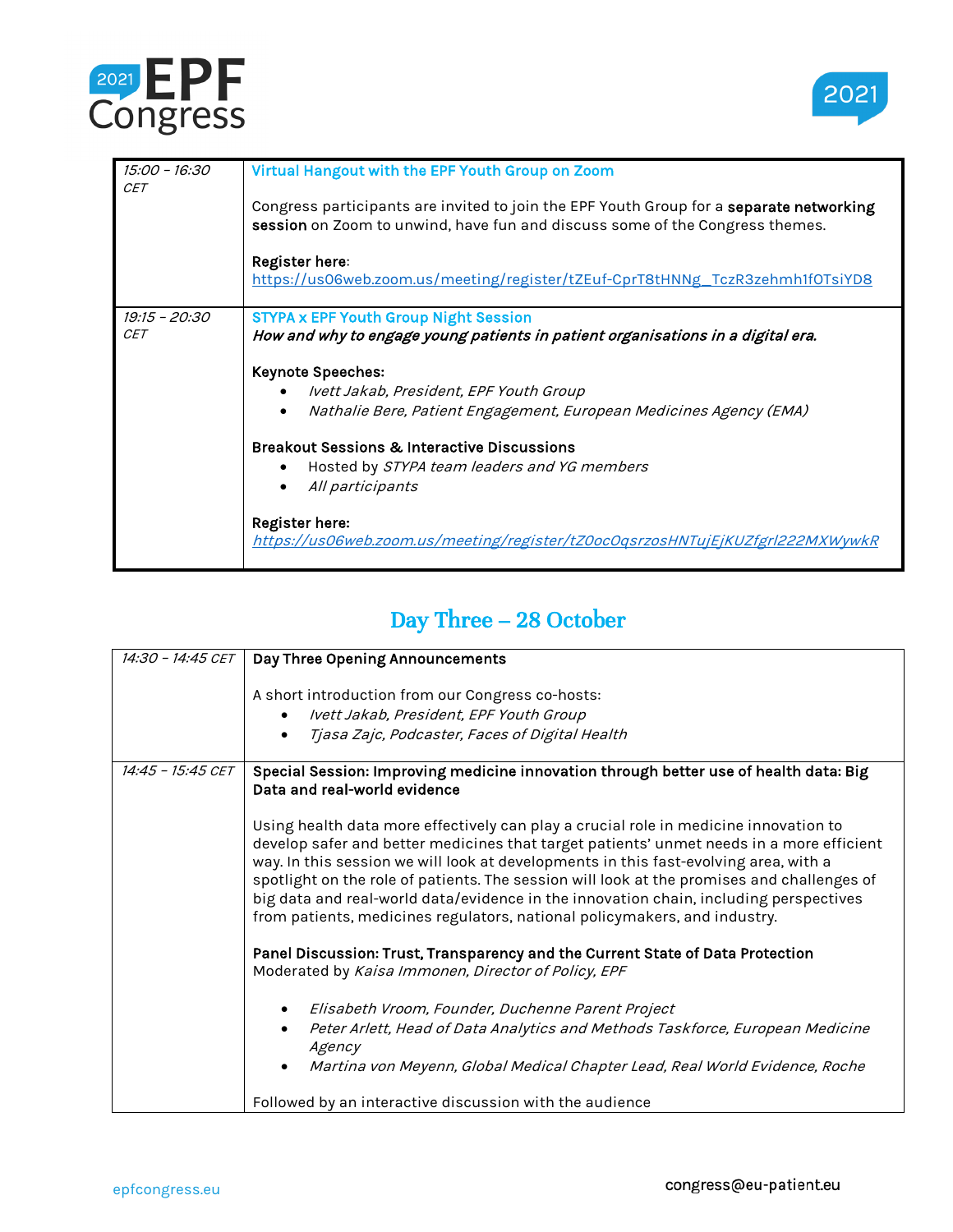|                                        | Session wrap up by Kaisa Immonen                                                                                                                                                                                                                                                                                                                                                                                                                                                                                |
|----------------------------------------|-----------------------------------------------------------------------------------------------------------------------------------------------------------------------------------------------------------------------------------------------------------------------------------------------------------------------------------------------------------------------------------------------------------------------------------------------------------------------------------------------------------------|
| 15:45 - 16:00 CET<br>16:00 - 17:00 CET | Coffee Break & Exhibition Booths                                                                                                                                                                                                                                                                                                                                                                                                                                                                                |
|                                        | Special Session: Artificial Intelligence in Healthcare<br>Artificial Intelligence (AI) has enormous potential for strengthening the delivery of<br>healthcare and medicines and helping the world to achieve better healthcare, but AI<br>comes with risks and challenges. In this session we will build on EPF's work on AI, through<br>the AI NEF Fund, to explore current state of play, assess risk, ethical challenges and look<br>at the patients' perspective and needs on the role of AI in healthcare. |
|                                        | Panel Discussion: Ethics and governance implications of AI in healthcare<br>Moderated by Anca Petre, CEO, 23 Consulting                                                                                                                                                                                                                                                                                                                                                                                         |
|                                        | Janek Kapper, Founder, Estonian Inflammatory Bowel Disease Society<br>$\bullet$<br>Sameer Pujari, Acting Head of the Unit, WHO's Department of Digital Health and<br>Innovation                                                                                                                                                                                                                                                                                                                                 |
|                                        | Rintje Agricola, Orthopaedic Surgeon, Department of Orthopaedic Surgery, Anna<br>Ziekenhuis, Geldrop/Eindhoven, the Netherlands                                                                                                                                                                                                                                                                                                                                                                                 |
|                                        | Followed by an interactive discussion with the audience                                                                                                                                                                                                                                                                                                                                                                                                                                                         |
|                                        | Session wrap up by Anca Petre                                                                                                                                                                                                                                                                                                                                                                                                                                                                                   |
| 17:00 - 18:05 CET                      | PLENARY: Patients as co-designers and co-innovators: between theory and practice                                                                                                                                                                                                                                                                                                                                                                                                                                |
|                                        | <b>elt</b> Health                                                                                                                                                                                                                                                                                                                                                                                                                                                                                               |
|                                        | Co-led with EIT Health                                                                                                                                                                                                                                                                                                                                                                                                                                                                                          |
|                                        |                                                                                                                                                                                                                                                                                                                                                                                                                                                                                                                 |
|                                        | Patients play a crucial role in the development of digital health solutions. Without their<br>involvement, innovative solutions might not address true unmet needs and may potentially<br>remain unused or even harm patients.                                                                                                                                                                                                                                                                                  |
|                                        | This session will look at the role of patients as innovators and co-innovators, with best<br>practice examples + gaps and opportunities. It will consider how policy can facilitate and<br>incentivise co-ideation and co-design. Lastly, it will discuss the acceleration of health<br>digitalisation during the COVID-19 pandemic, what can be learnt from this and what the<br>future should look like (à Future of Europe).                                                                                 |
|                                        | Live Poll & Pitch Session: Patients as co-innovators<br>Moderated by Nicola Bedlington, Special Adviser, EPF                                                                                                                                                                                                                                                                                                                                                                                                    |
|                                        | Jaume Puig, Co-founder & CEO, Biel Glasses<br>Dr Esther Murphy, Research Fellow, School of Nursing & Midwifery, Trinity College<br>Dublin                                                                                                                                                                                                                                                                                                                                                                       |
|                                        | Panel Discussion: Challenges of Co-Creation in Digital Health<br>Moderated by Nicola Bedlington, Special Adviser, EPF                                                                                                                                                                                                                                                                                                                                                                                           |
|                                        | Jan-Philipp Beck, CEO EIT Health<br>Signe Ratso, Deputy DG for Open Innovation, European Commission<br>Jaume Puig, Co-founder & CEO - Father of Biel, Biel Glasses<br>Dr Esther Murphy, Research Fellow, School of Nursing & Midwifery, Trinity College<br><b>Dublin</b>                                                                                                                                                                                                                                        |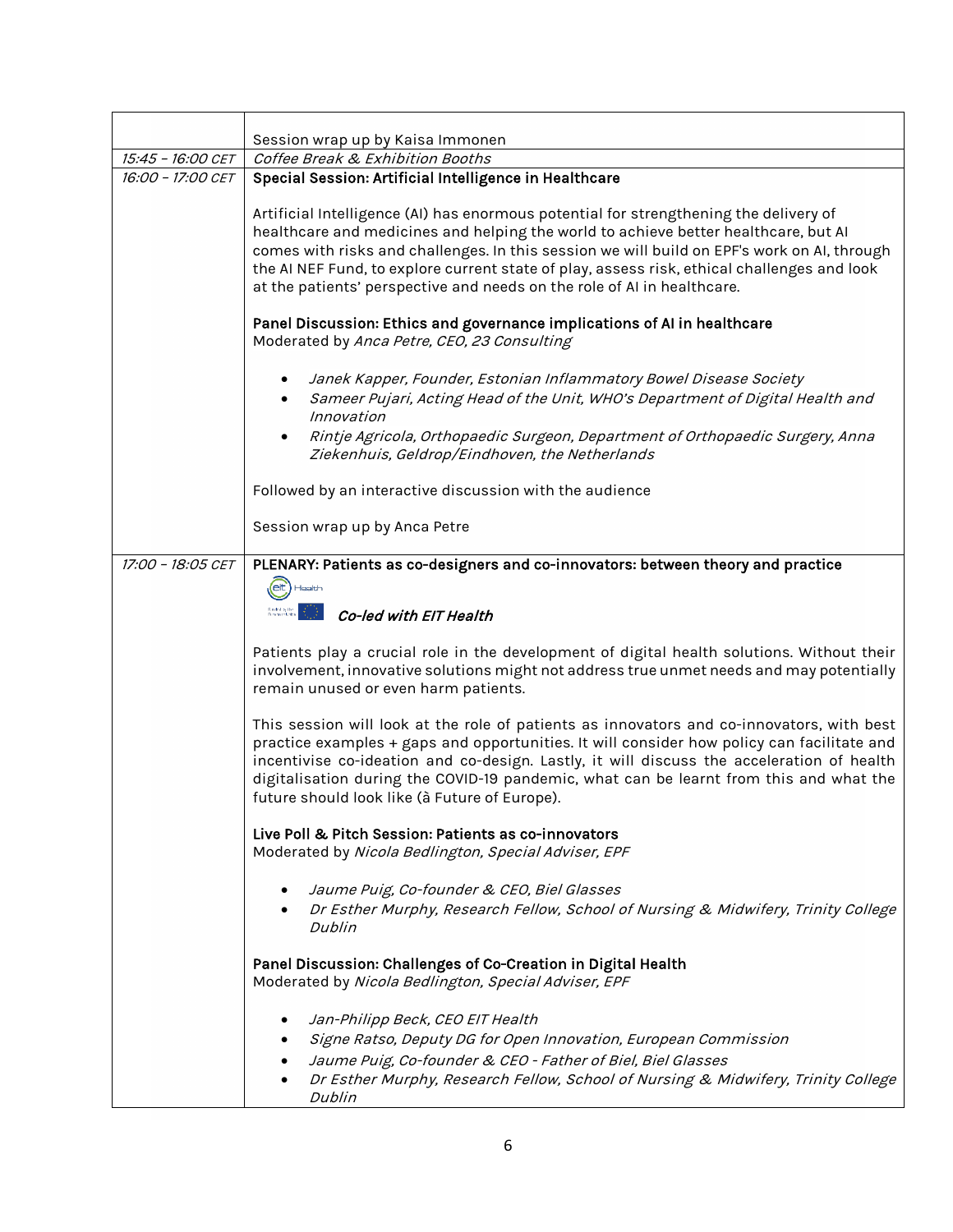



|                          | Mei Lin Yap, Digi-ID Citizen Advisory Panelist, Trinity Centre for Ageing & Intellectual<br>$\bullet$<br>Disability Ambassador Liaison Officer |
|--------------------------|------------------------------------------------------------------------------------------------------------------------------------------------|
|                          | Followed by an interactive discussion with the audience                                                                                        |
|                          | Plenary wrap-up by Nicola Bedlington                                                                                                           |
| <i>18:05 - 18:20 CET</i> | Day Three - Closing Discussion                                                                                                                 |
|                          | Discuss and recap in the key outcomes of the day with a Congress guest.                                                                        |
| 18:20 - 18:50 CET        | <b>Virtual Concert</b>                                                                                                                         |
|                          | Italian band <i>I SHOT A MAN</i> plays a live set of blues and folk music to ease guests into the<br>evening.                                  |

#### Day Four: 29 October

| 10:00 - 10:15 CET | Day Four: Opening Announcements                                                                                                                                                                                                                                                                                                                                                                                                                                                                                                                        |
|-------------------|--------------------------------------------------------------------------------------------------------------------------------------------------------------------------------------------------------------------------------------------------------------------------------------------------------------------------------------------------------------------------------------------------------------------------------------------------------------------------------------------------------------------------------------------------------|
|                   | A short introduction from our Congress co-hosts:                                                                                                                                                                                                                                                                                                                                                                                                                                                                                                       |
|                   | Ivett Jakab, President, EPF Youth Group                                                                                                                                                                                                                                                                                                                                                                                                                                                                                                                |
|                   | Tjasa Zajc, Podcaster, Faces of Digital Health                                                                                                                                                                                                                                                                                                                                                                                                                                                                                                         |
| 10:15 - 11:15 CET | Special Session: The road to patient empowerment - Data & Digital health literacy<br>Data<br>Saves<br>Lives                                                                                                                                                                                                                                                                                                                                                                                                                                            |
|                   | Through describing the objectives and strategy of Data Saves Lives, the session will<br>highlight how we can improve digital health data literacy in collaboration with patient<br>organizations, healthcare professionals and policy-makers, addressing the different<br>needs of such groups and the best practices through which these should be addressed. By<br>doing so, it seeks to underscore and spread awareness of how improved health outcomes<br>and healthier populations can be attained from the processes of safe health data-sharing |
|                   | Presentations                                                                                                                                                                                                                                                                                                                                                                                                                                                                                                                                          |
|                   | Data Saves Lives Video introduction                                                                                                                                                                                                                                                                                                                                                                                                                                                                                                                    |
|                   | Kristine Sørensen, Founder, Global Health Literacy Academy<br>٠                                                                                                                                                                                                                                                                                                                                                                                                                                                                                        |
|                   | Birgit Bauer, Digital Health Consultant, Manufaktur für Antworten                                                                                                                                                                                                                                                                                                                                                                                                                                                                                      |
|                   | Panel Discussion: Harnessing the Power and Potential of Health Data<br>Moderated by Jessica Pacey, CEO, 67 Health                                                                                                                                                                                                                                                                                                                                                                                                                                      |
|                   | Nick Schneider, Head of Division 511, Ministry of Health Germany<br>٠                                                                                                                                                                                                                                                                                                                                                                                                                                                                                  |
|                   | Borislava Ananieva, European Patients Forum<br>$\bullet$                                                                                                                                                                                                                                                                                                                                                                                                                                                                                               |
|                   | Sheila Khawaja, Principal, Ripple Effects Communications<br>٠                                                                                                                                                                                                                                                                                                                                                                                                                                                                                          |
|                   | Ales Bourek, CEO, Masaryk University Faculty of Medicine                                                                                                                                                                                                                                                                                                                                                                                                                                                                                               |
|                   | Angela Bradshaw, Project Officer, Alzheimer Europe                                                                                                                                                                                                                                                                                                                                                                                                                                                                                                     |
|                   | Followed by an interactive discussion with the audience                                                                                                                                                                                                                                                                                                                                                                                                                                                                                                |